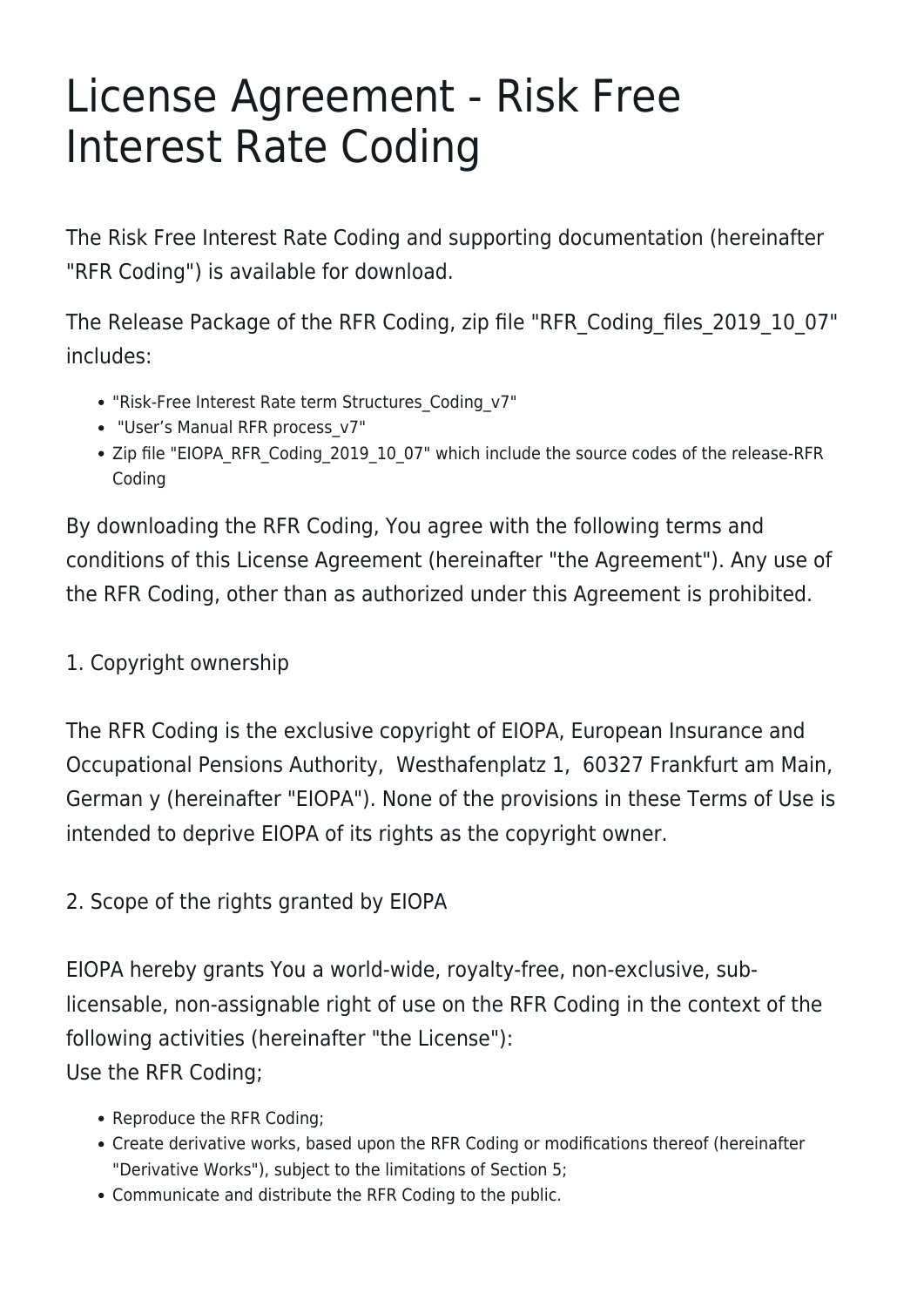Those rights can be exercised on any media, supports and formats, whether now known or later invented, as far as the applicable law permits so.

Abovementioned rights can be exercised for commercial and non-commercial purposes provided that (i) EIOPA is mentioned as the owner of the copyright on the RFR Coding and that (ii) the RFR Coding is available for download, free of charge, on the following web page:

[https://www.eiopa.europa.eu/tools-and-data/risk-free-interest-rate-term-structure](https://www.eiopa.europa.eu/tools-and-data/risk-free-interest-rate-term-structures-0_en) s-0 en, or whichever website EIOPA is then using to make the download of the RFR Coding possible.

The RFR Coding may contain third party pre-existing works, which are protected by intellectual property rights or similar rights such as tradenames, and may be subject to other terms and conditions. Any use, reproduction, modification, communication or distribution of these pre-existing works, shall be subject to the authorization of the owner of those third party pre-existing works which must be obtained by You.

#### 3. Term

The Agreement shall enter into effect on the date of downloading the RFR Coding.

#### 4. License fees

The License on the RFR Coding is granted free of charge.

#### 5. Obligations of the Licensee

The License mentioned in Section 2 is subject to some restrictions and obligations imposed on You. Those obligations are the following:

Attribution right: You must keep intact all copyright, patent or trademarks notices and all notices that refer to the License and to the disclaimer of warranties and liabilities. You must include a copy of such notices and a copy of the License with every copy of the RFR Coding or each Derivative Work that is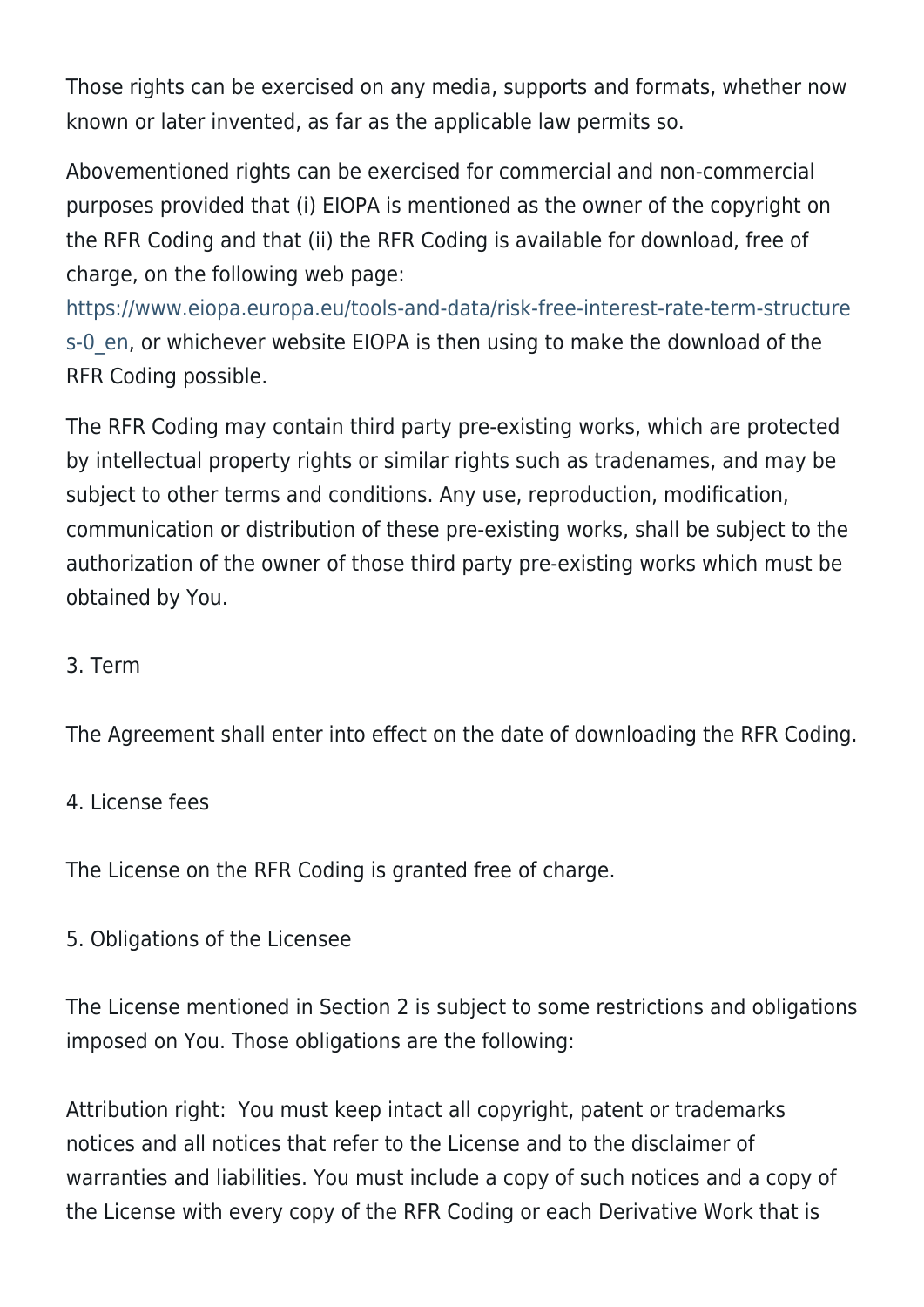created. You must cause any Derivative Work to carry prominent notices stating that the RFR Coding has been modified and the date of modification.

License Back of the Derivative Work: You hereby agree to grant EIOPA a worldwide, royalty-free, exclusive and sub-licenseable right of use on all the intellectual property rights vested in each Derivative Work created by You (hereinafter "License Back"). The grant of the License Back on these future Derivative Works shall occur automatically at their respective moment of creation and includes a right to do the following, for the duration of copyright vested in the Derivative Work:

- Use the Derivative Work in any circumstance and for all usage,
- Reproduce the Derivative Work,
- Modify the Derivative Work, and make Derivative Works based upon the Derivative Work,
- Communicate to the public, including the right to make available or display the Derivative Work or copies thereof to the public and perform publicly, as the case may be, the Derivative Work,
- Distribute the Derivative Work or copies thereof,

At the latest within one month after the moment of creation, You shall deliver a machine-readable copy of the source code of the Derivative Work and all relevant documentation to EIOPA, meeting the highest professional standards and everything that is necessary or useful in order for EIOPA to understand, use and modify the Derivative Work.

At the moment of the grant of the License Back, EIOPA shall grant a limited right of use on the Derivative Work back to You under the terms and conditions of this License.

Information right: You shall inform EIOPA on the creation of Derivative Works and shall retain a structured and up-to-date register which includes all Derivative Works created by You, as well as their respective source code and documentation. EIOPA retains the right to request additional information, gain access to all information regarding the Derivative Works created by You and verify Your compliance with this Agreement.

6. Disclaimer of Warranty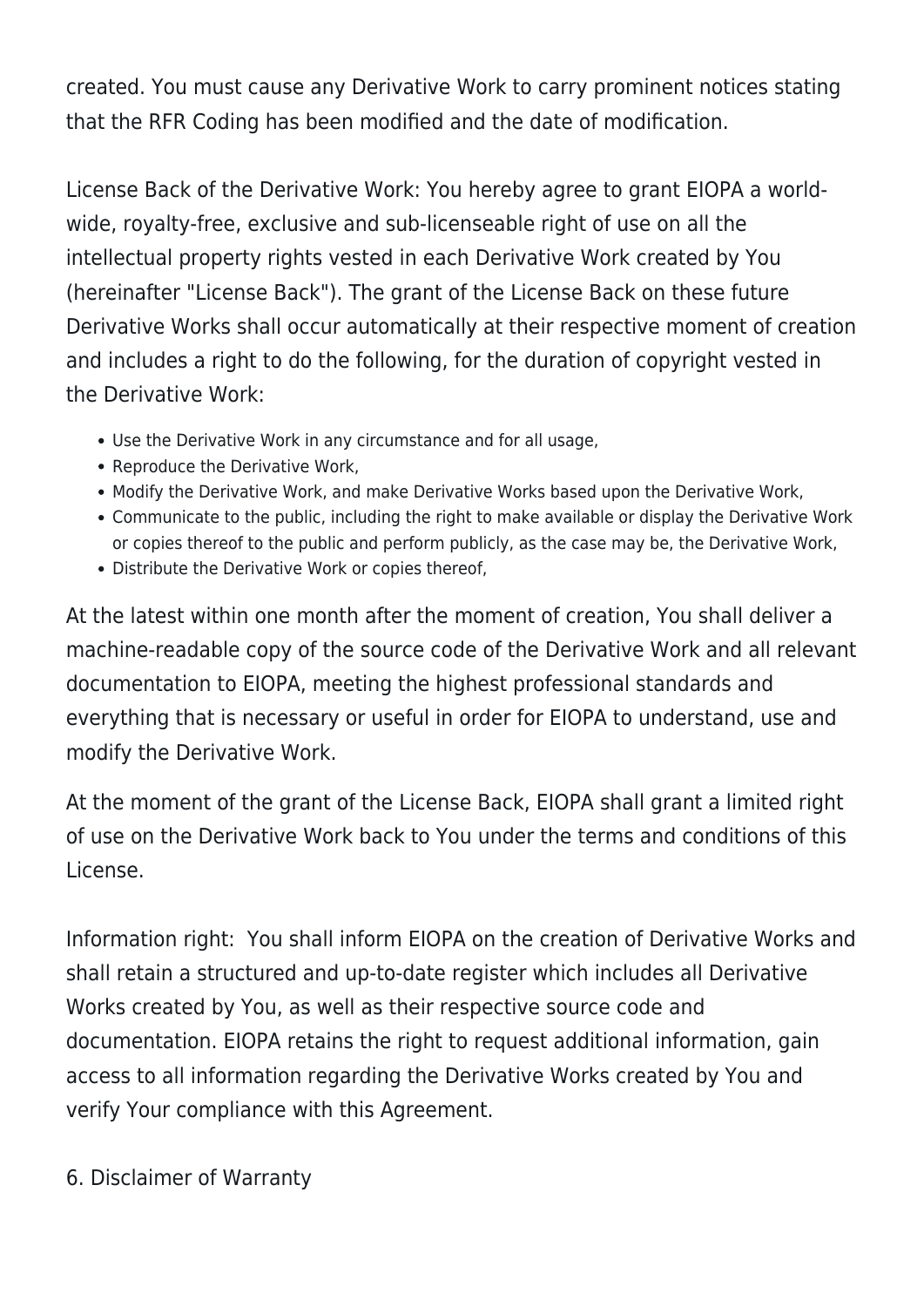The RFR Coding is provided under the License on an "as is" basis and without warranties of any kind, including without limitation merchantability, fitness for a particular purpose, absence of defects or errors, accuracy, non-infringement of intellectual property rights.

This disclaimer of warranty is an essential part of the License and a condition for the grant of any rights to the RFR Coding.

# 7. Disclaimer of Liability

The RFR Coding is a work in progress, and may therefore contain defects or "bugs" inherent to this type of source code development.

In no event shall EIOPA be liable for any special, direct, indirect or consequential damages or any damages whatsoever resulting from loss of use, data or profits, whether in contract or in tort, arising out of or in connection with the use or performance of the RFR Coding, including without limitation, damages for loss of goodwill, work stoppage, computer failure or malfunction, loss of data or any commercial damage, even if EIOPA has been advised of the possibility of such damage.

The entire risk as to the quality and performance of the RFR Coding is with You, the end-user. In the event that the RFR Coding proves to be defective, You assume the cost of all necessary servicing, repair or correction.

In any event, the total aggregate liability of EIOPA for all claims arising out of or being the cause of any action(s) under or in connection with this License shall not exceed the amount of 5.000,00€.

In no event shall EIOPA be liable for any damages arising from the unauthorized reproduction, modification, communication or distribution of third party preexisting works within the RFR Coding.

#### 8. Maintenance and support

EIOPA does not provide any maintenance or support on the RFR Coding.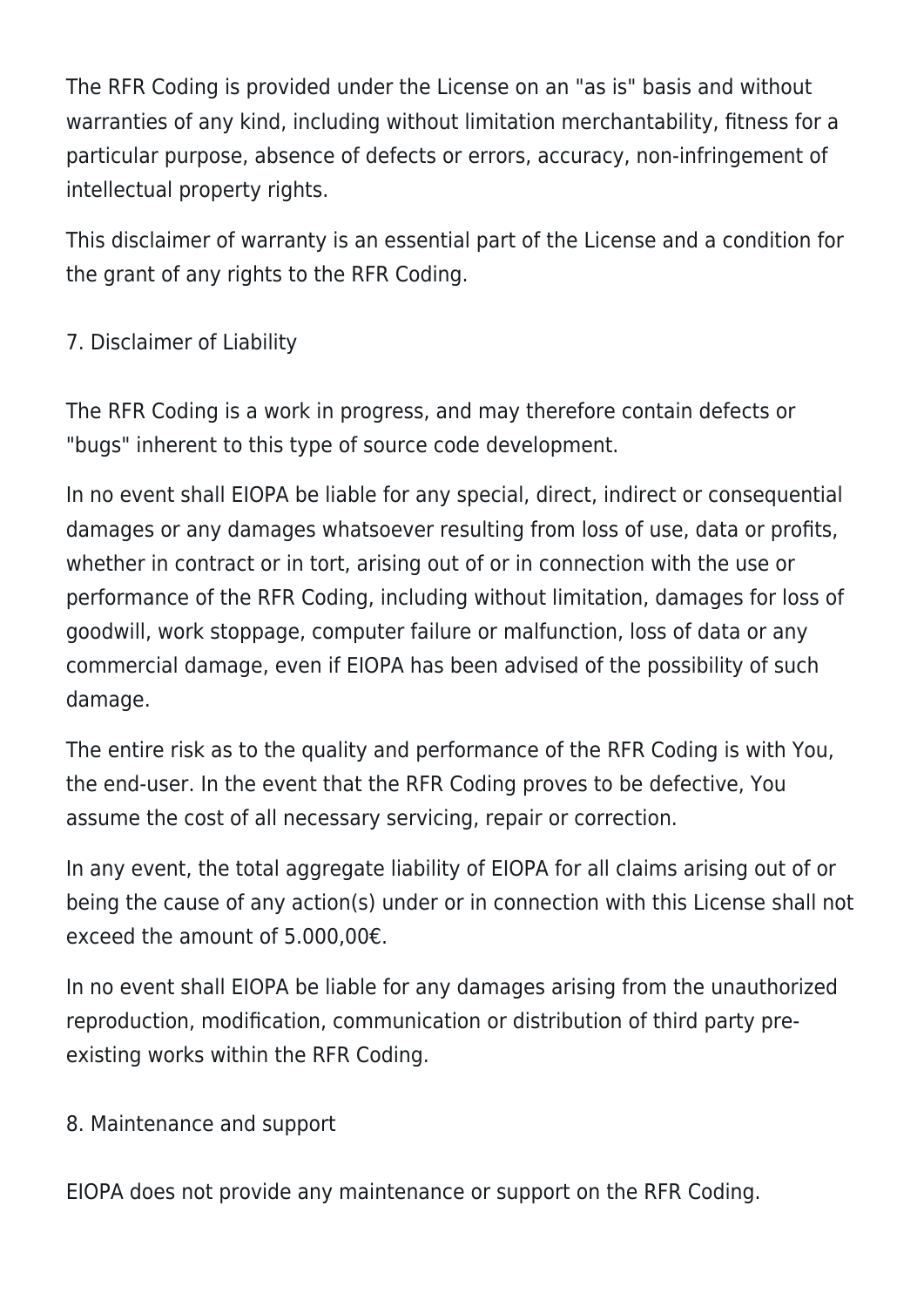However, in light of the continuous improvement of the RFR Coding, EIOPA can – but is under no obligation to - make available new releases, upgrades or new versions of the RFR Coding.

### 9. Acceptance of the License

The provisions of this License can be accepted by clicking on an icon "I agree" placed under the bottom of a window displaying the text of this License or by affirming consent in any other similar way, in accordance with the rules of applicable law. Clicking on that icon indicates your clear and irrevocable acceptance of this License and all of its terms and conditions.

Similarly, you irrevocably accept this License and all of its terms and conditions by downloading the RFR Coding or by exercising any rights granted to You by Article 2 of this License, such as the use of the RFR Coding or the creation by You of a Derivative Work.

## 10. Termination of the License

The Agreement and License granted hereunder will terminate automatically upon any breach of these terms and conditions by You.

In the event of termination of the present Agreement due to default on Your part, You must immediately:

- cease all use of the RFR Coding;
- return or destroy at his own expense the originals and all copies of the RFR Coding;
- certify to EIOPA, by registered letter, that he has complied with the above-mentioned obligations within thirty (30) calendar days.

# 11. Miscellaneous

This Agreement represents the complete agreement between You and EIOPA as to the RFR Coding licensed hereunder.

If any provision of the License is invalid or unenforceable under applicable law, this will not affect the validity or enforceability of the License as a whole. Such